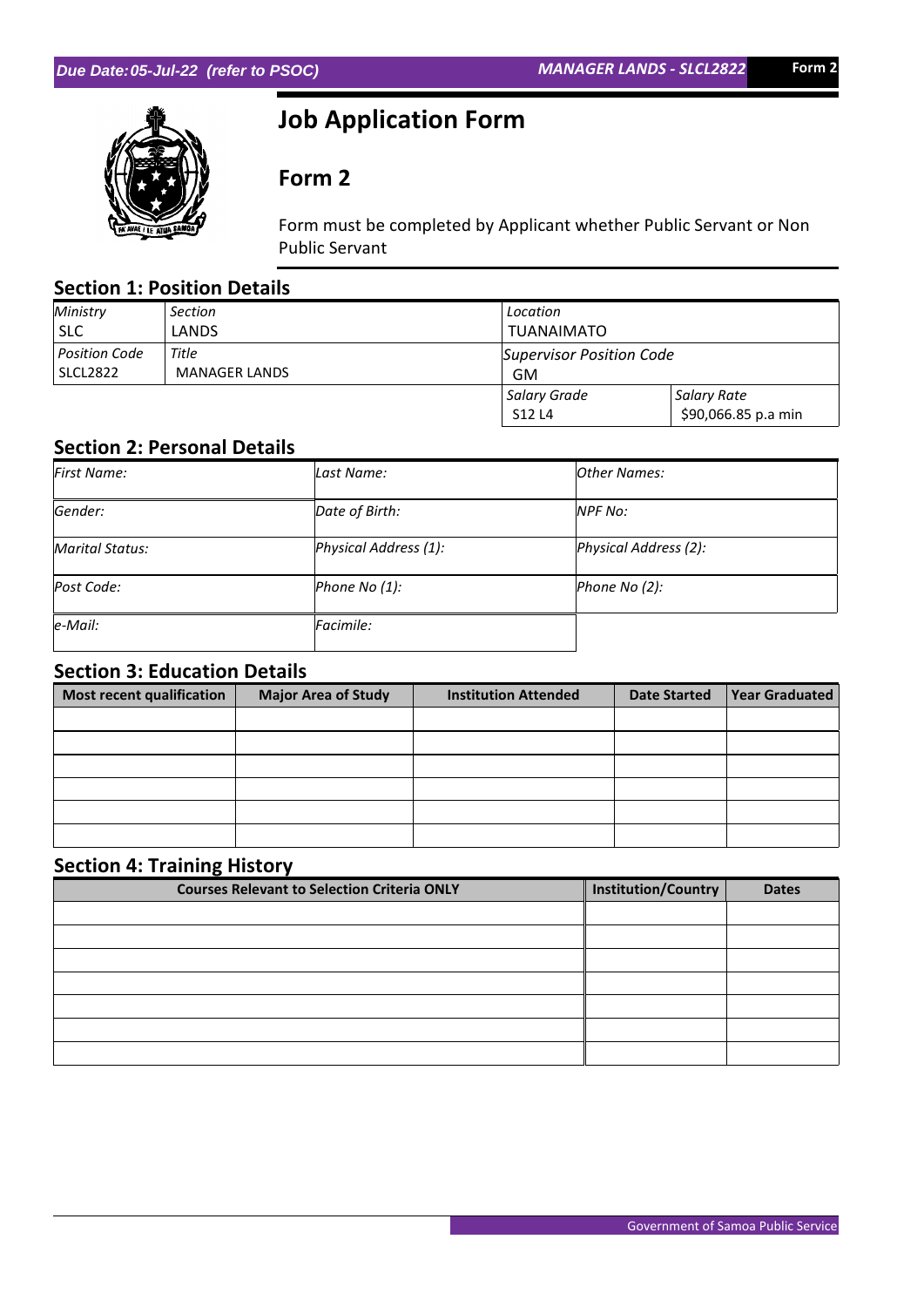## **Section 5: Employment History**

Current / Most recent Position

| <b>Employer's Name</b>       | Date                             | Duration |  |
|------------------------------|----------------------------------|----------|--|
| Position Title               | Number of Staff reporting to you |          |  |
| <b>Main Responsibilities</b> |                                  |          |  |

#### Next previous position

| <b>Employer's Name</b>       | Date                             | Duration |  |
|------------------------------|----------------------------------|----------|--|
| <b>Position Title</b>        | Number of Staff reporting to you |          |  |
| <b>Main Responsibilities</b> |                                  |          |  |

#### Next previous position

| <b>Employer's Name</b>       | Date                             | Duration |  |
|------------------------------|----------------------------------|----------|--|
| <b>Position Title</b>        | Number of Staff reporting to you |          |  |
| <b>Main Responsibilities</b> |                                  |          |  |

#### Next previous position

| <b>Employer's Name</b> | Date                             | Duration |  |
|------------------------|----------------------------------|----------|--|
| <b>Position Title</b>  | Number of Staff reporting to you |          |  |
| Main Responsibilities  |                                  |          |  |

#### **Section 6: Selection Criteria**

Based on an analysis of the duties of this position as determined by the Manger responsible, set out below are the criteria that will be used in assessing the suitability of each Applicant for the position. Please address each selection criteria on a separate sheet and attach to this form.

**It is the Applicant's reponsibility to:**

**1. indicate aspects of their work experience which indicate their ability to satisfy each criterion;**

**2. complete this information in a true and accurate way (failure to do so will disqualify the Applicant); and 3. supply supporting documentation should they be called for short-listed interviews.**

**Note: If you feel the need to supply additional arguments to support your fulfilment of the selection criteria listed below then please attach that information to this application form.**

 **MERIT FACTORS (Job Competencies)**

 **1. Skills and Abilities (refer to JD for full details)**

(1)Demonstrated competence in the area of land administration.ESSENTIAL.

(2) Knowledge of land registration requirements.ESSENTIAL

(3) Knowledge of land use planning regulation. ESSENTIAL

(4)Knowledge of project management.ESSENTIAL.

(5)Knowledge of financial budgeting and financial management. ESSENTIAL

(6)Good understanding of human resources and performance management.ESSENTIAL

 **2. Personal Attributes (refer to JD for full details)**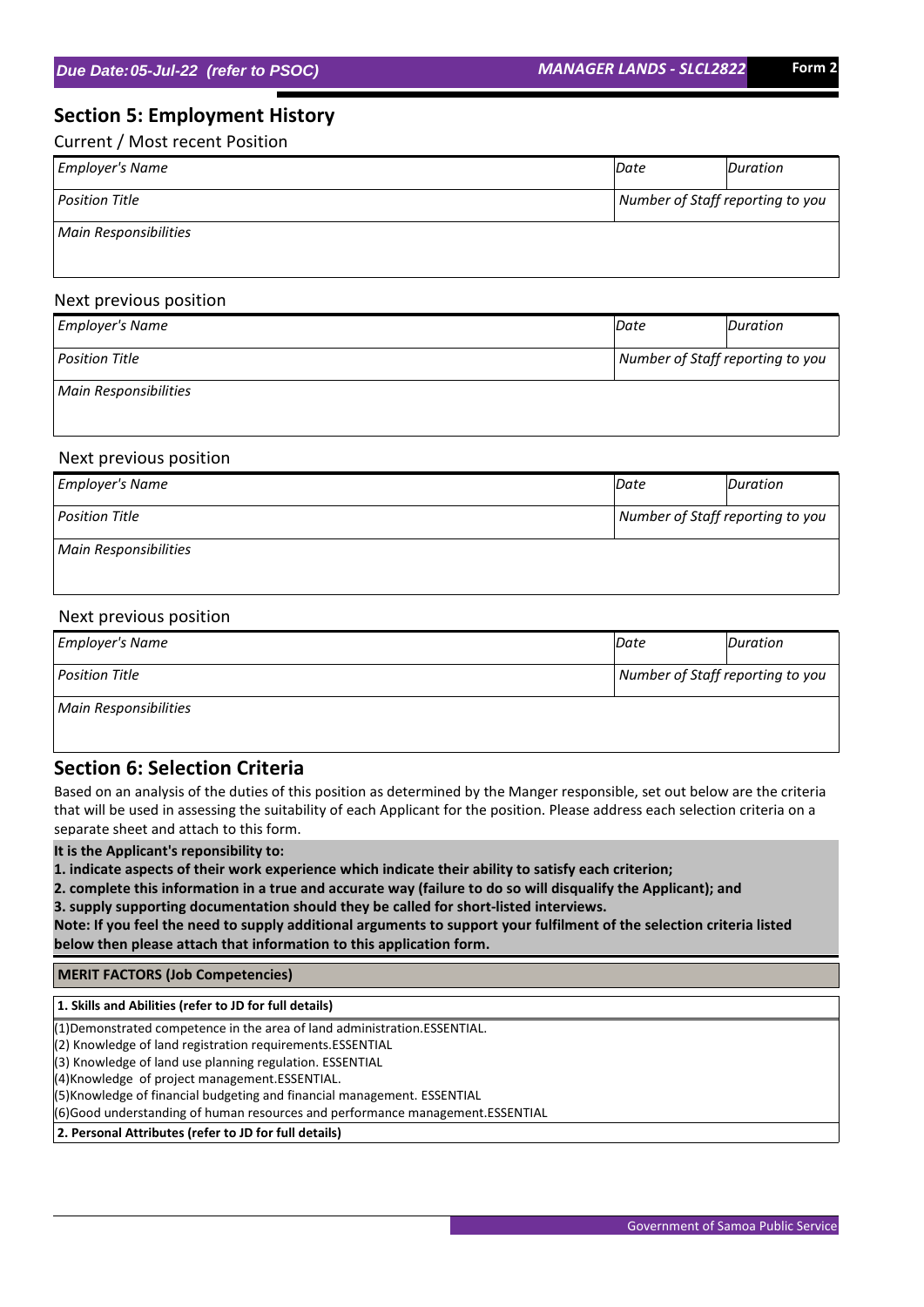(1) Demonstrated ability to manage staff and operations in a highly demanding work environment. ESSENTIAL.

(2) Demonstrated ability to lead and encourage service related reforms for quality improvement. ESSENTIAL

(3) High level of analytic and decision making skills. ESSENTIAL

(4) Good conflict resolution and negotiation skills.ESSENTIAL

(5)High level communications (oral and written) and interpersonal skills.ESSENTIAL

(6) Demonstrated personal integrity, strong work ethic and commitment.ESSENTIAL

(7) Proactive identification of initiaives to improve existing policies and procedures.ESSENTIAL.

#### **3. Experience and Past Work Performance (refer to JD for full details)**

At least 5 years relevant experience, in a senior land management role. ESSENTIAL

 **4. Qualifications (refer to JD for full details)**

(1) A Tertiary qualification in either Surveying, Land Management, Law or Economics. ESSENTIAL (2) Formal training in leadership and management .DESIRABLE

## **Section 7: Computer Literacy**

Indicate competency level for each Application

Competency Level code: 1= no knowledge; 2= basic knowledge; 3= good working knowledge; 4= strong/advanced capabilities

| <b>Main Applications</b>       | Other Systems                |
|--------------------------------|------------------------------|
| Word processing (Word)         | Database Management (Access) |
| Spreadsheets (Excel)           | Other (specify)              |
| <b>Presentation PowerPoint</b> | Other (specify)              |
| E-mail                         | Other (specify)              |

### **Section 8: Knowledge of Languages**

| For languages other than your mother tongue, enter<br>appropriate number from code below to indicate level of your<br>language skills | Indicate your mother tongue<br>by ticking a box below | <b>Speak</b> | Read | <b>Write</b> |
|---------------------------------------------------------------------------------------------------------------------------------------|-------------------------------------------------------|--------------|------|--------------|
| <b>CODE</b>                                                                                                                           | Samoan                                                |              |      |              |
| 1. Limited conversation, reading of newspapers, routine                                                                               | English                                               |              |      |              |
| correspondence<br>2. Engage freely in discussions, read write more difficult materi                                                   | Other (specify)                                       |              |      |              |
| 3. Speak, read and write (nearly) as well as mother tongue.                                                                           |                                                       |              |      |              |

### **Section 9: Discipline Records Check**

| Do you have a discipline record; any criminal convictions; or any current legal | No | Yes |
|---------------------------------------------------------------------------------|----|-----|
| proceedings against you? (Please TICK the appropriate box)                      |    |     |

IF Yes, Please provide details on a separate piece of paper in a sealed envelope and attach it to this form. This information will be kept confidential and only be seen by the Assessment Committee.